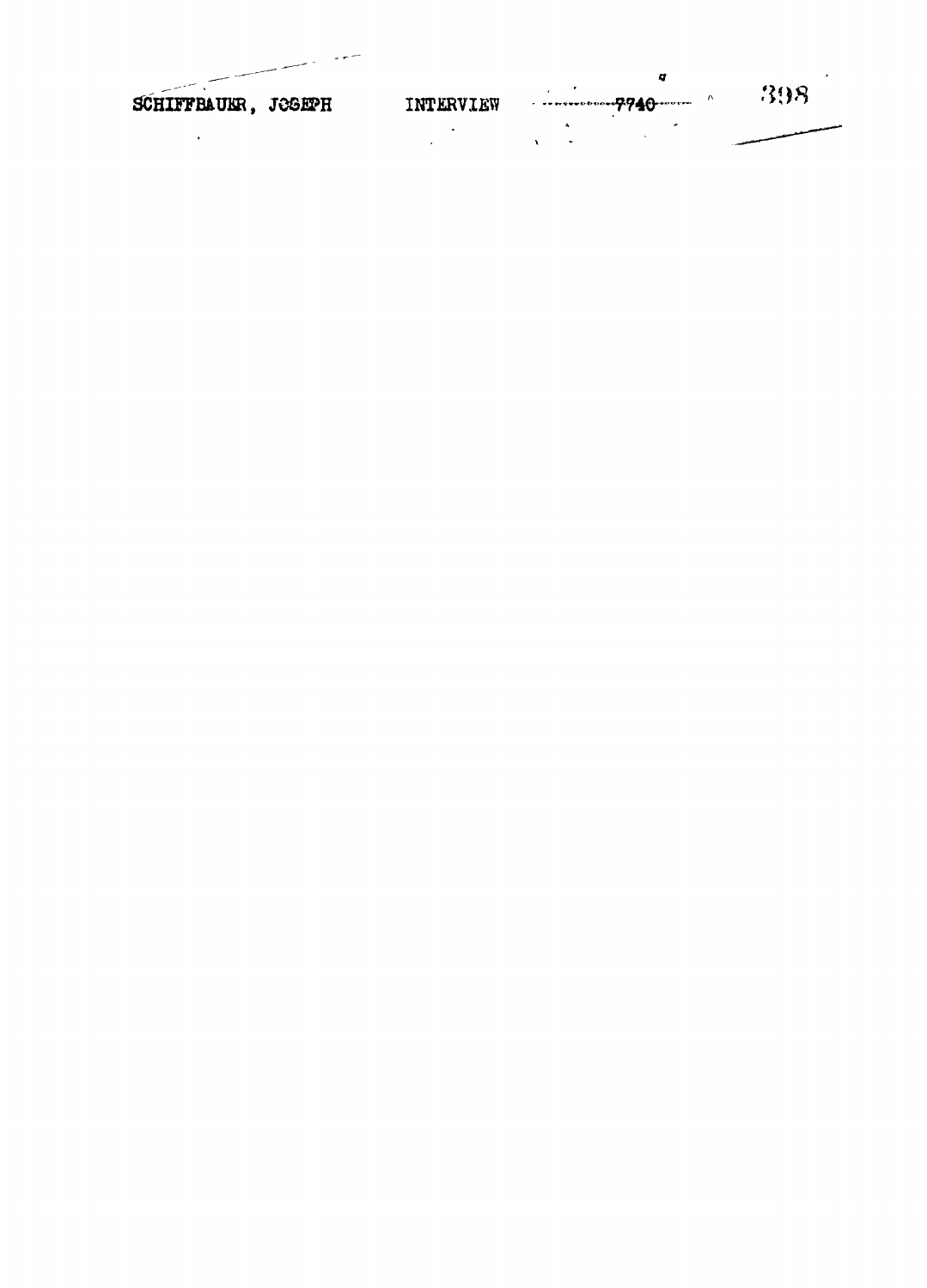## SCHIFFBAUER, JOSEPH.

## INT :RVIET

Interview with Robert Schiffbauer, By Nannie Lee Burns, Interviewer, Indian Pioneer History S-149 October 14, 1937.

My father Peter Joseph Cchiffbauer was born in Germany and came to this country in 1965.

My wife's grandfather Jacob Thitecrow was found by the Wyandotte tribe of Indians and adopted by them **Paidle**  $m$ en  $\sin 11$ .

My wife's mother, Jane "hitecrow, a "yandotte, was born in eastern Kansas about 1344.

-My wife Azilda Robitaille, w s born in this country, here in what is now Wyandotte, October 7, 1374.

I was born just after my parents came to the Indian Territory.

My parents were married in Rastern Kansas, in 1869 and moved to the Tyandotte country in 1372.

. My wife's mother's father when a small boy was  $\Delta$  . found by the "yandottes alone and crying on the bank. of a river in Indiana. He was taken cared yor and adsotted by these indians and continue; to live with them, marrying into the tribe, though he learned years after that his name was Nicely.

REMOVAL TO THE INDIAN TERRITORY.

Thinking that they could better their condition by.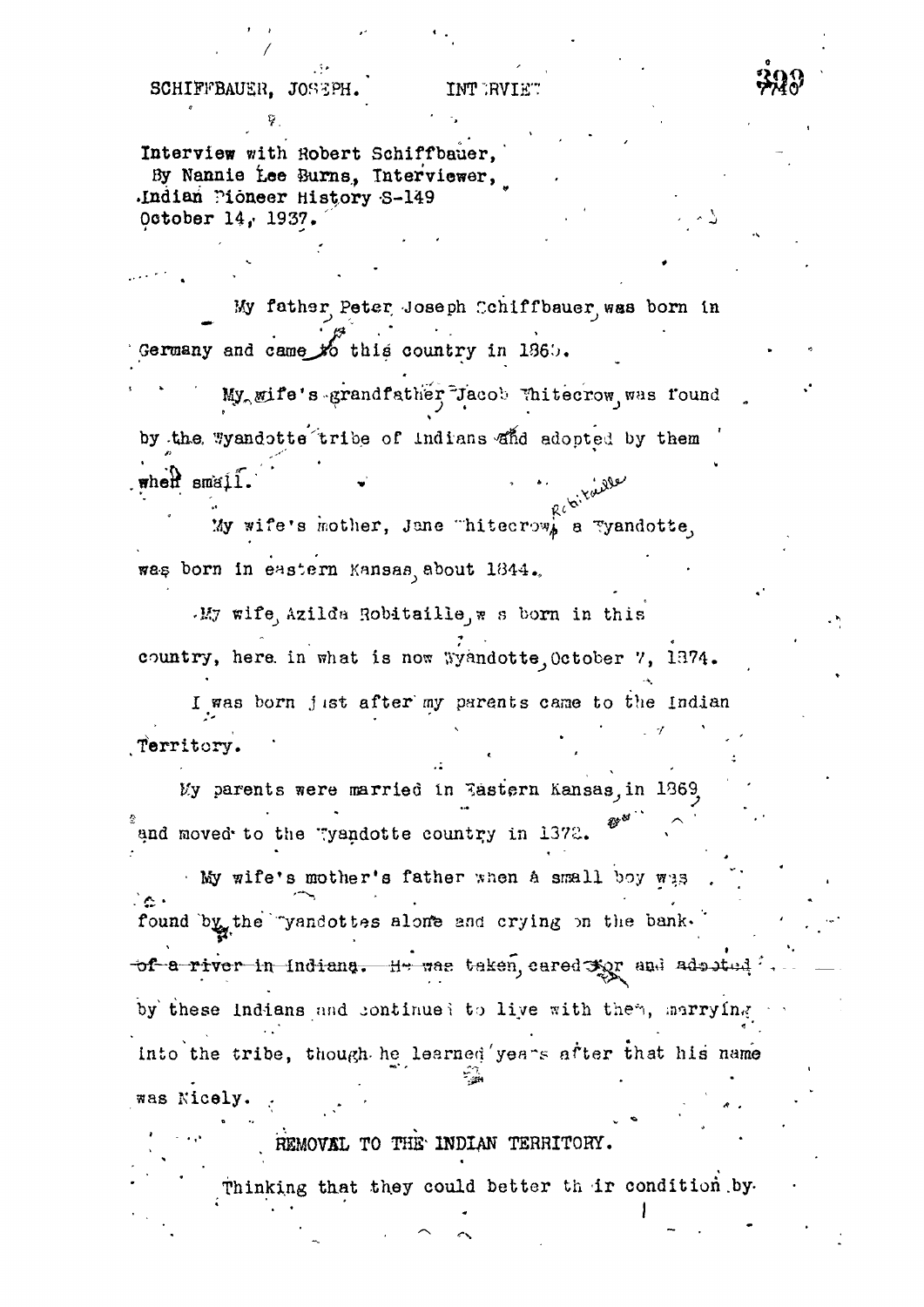TNTERVIEW.

7740

coming to this country with these of the Vyandotteswho had refused to be satisfied with the allotment in severalty in Indiana and because my mother's people were all coming, they assembled all of their goods and driving what stock they had, came with several other families and after looking around, my father took a claim three tile. est of Seneca, Missouri.

## THE JUST HOWE.

SCHIFFBAUER, JOSEPH

on Lost Creek.

There were practially no improvement's on the place, only a fude onercom-cabin rade of logs, and here they lived till my father could erect t e neede buildings. He soon puilt a two story reame house and a barn thirty feet by sixty of hewed timbers, adding a other buildings as rapidly as possible. He was wise in his selection of a location as the valley land consisting of between a hundred and twenty-five and.

a hundred and fifty atres proved very productive in later years. The first house burned  $\epsilon$  d father immediately built another house like the tirst, which is still in good condition. Tone Zeibert now lives on the place.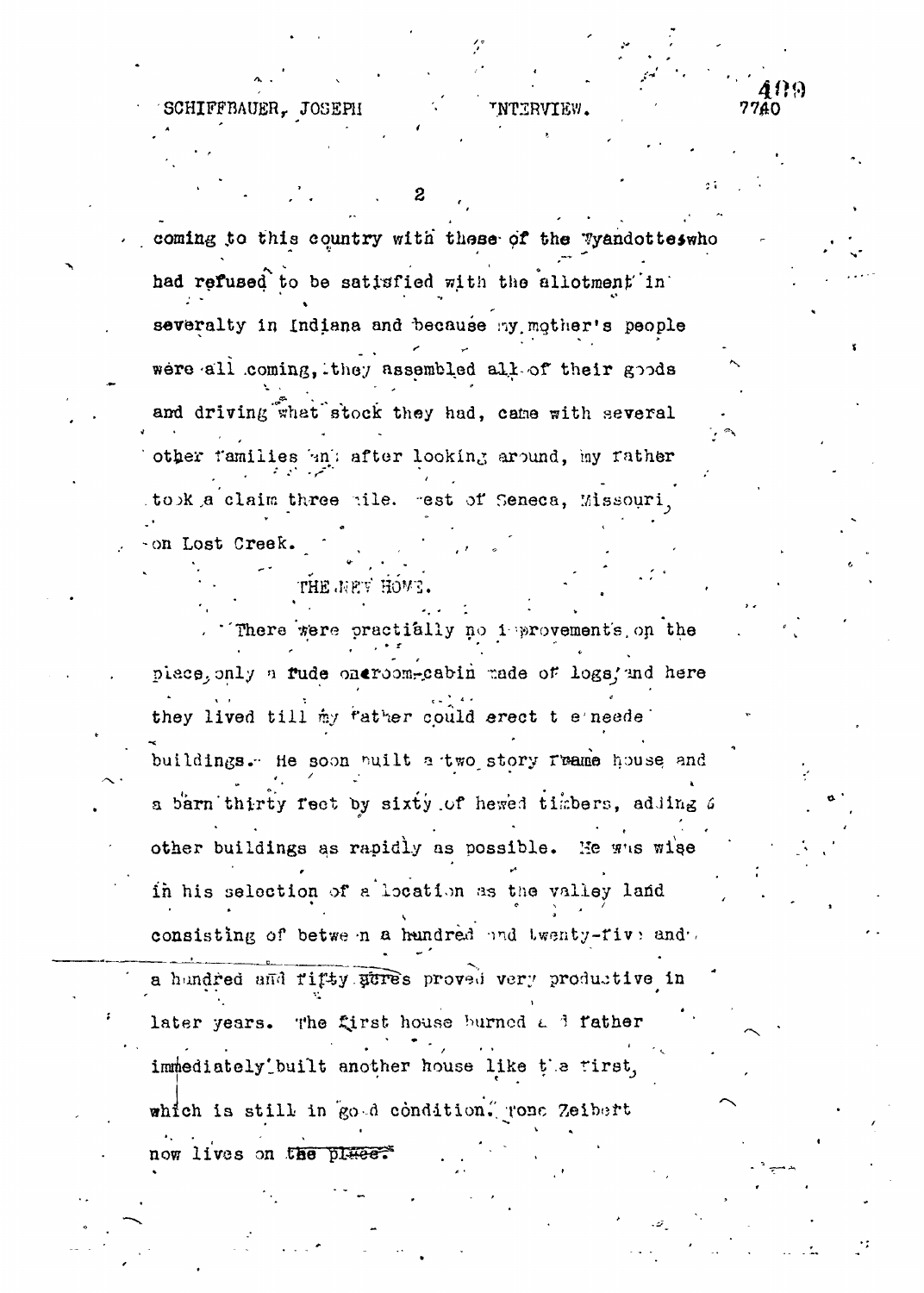ACHIFFBAUTR, JOSEFH.

Mary Zane's place north and a little west of Wyandotte is the oldest home in this country. Isaac Walker was one of our close neighbors. Other families living here in those days were the Johnsons, the Robitailles, the Spybucks and the Fabers. John Sarrahas also lived near Seneca as did Dave Pushane. Father turned his attention to Ipening and for his. thrifty ways and successful farming was refer ed to by his neighbors as "the Dutchman".

The Modocs, who had been brought to this country as prisoners of war from Oregon, nd who had been settled just north of Seneca, Missouri, on the Territory side did much work for my rather.

THE MOD CS.

These "odoc indians had been brought in cattle cars to Baxter Springs, Kansas, and unloaded and put on the modoc Reserve, where houses were built for them and where rations were issued to them every week. They were from the country of the lave beds and knew nothing of farming and in spite of their willingness to learn often ran out of supplies and then they would begin trading with those who lived around close.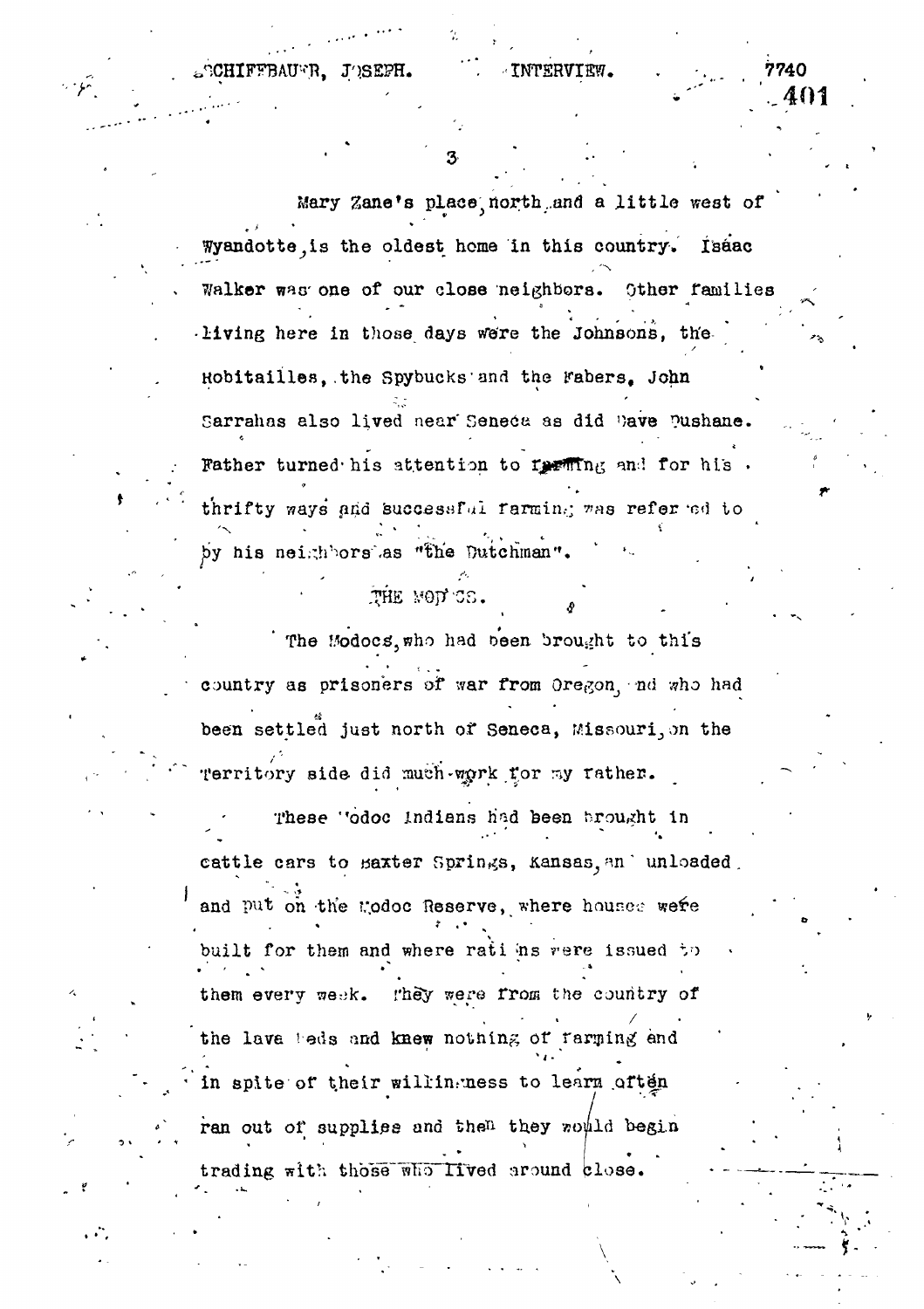SCHIFFBAUER. JOSEPH.

7740 402

when they ran out of supplies they would bring green coffee and trade it to us. They would trade two cups of coffee for a chicken or a pint for a bucket of potatoes.

**TNTERV1** 

rather paid these hodoes fifty cents per day and gave them their board to work for him. Te always had from five to ten scres of potatos, and the "odocs sorked in the potatoes and picked them no and shucked corn.

They made baskets, too. One basket which they made sould hold four bushele. This bas et was made of read or hemp rass and was large and wide across the top and tapered to a point so that when one sat down the lower edge would rest on the rround. This basket the Fodocs carried by a strap that fitted the forehead and was attached to the top of the basket.

I knew all of these judges and they would talk to us of their homes in regon and they would tell us about the seime when they were resisting and livin . in the lawa beds. The reason that they hell out so long was that they ' d plenty and the and because their scout would go out at night.and get rood.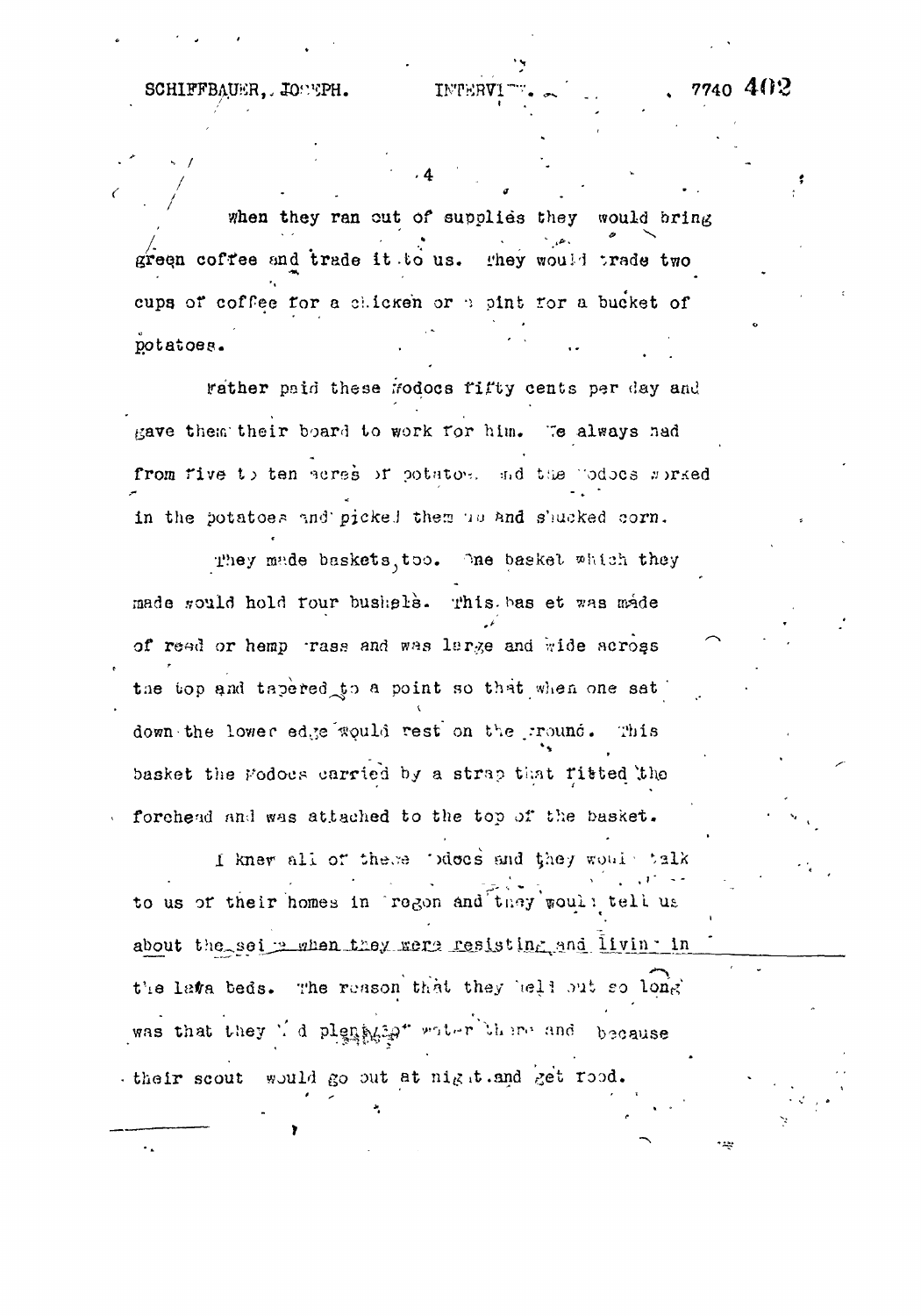SCHIFFBAUER, JEEPH.

There were not many able bodied men among them and most of those who were brought were scarred and had been captured. The of these men called "Scar race Charlie" had a cut that resembled sabre cut down his forehead and acroas his cheek.

**INTER'I** 

Trincess Mary, Captain Jack's sister, went back to pregon, as have many others.

THE TYMPOTTE TENING

The Wyandotte Mission Schopl, now the Seneca Indian School, was establed ad nother north side of the hill by the juakers or the society of rriends. It was first established opposite the place where it now atends, and here most of the older people as well as many of our children started to school at Ceneca Indian School.

According to my earliest memory Dr. Mirk was the physician and, assisted by his wife and by Lizzie Test, he also taught the pupils.

Jerry Hubbard, who lived in a small house east of the mission, was the missionary. He held services at the school and preached at various places over this part of the state. When he came here there was no Indian marriage cerem my such as the white man has and as Mr. Hubbard preached to the Indians,

403 7740

48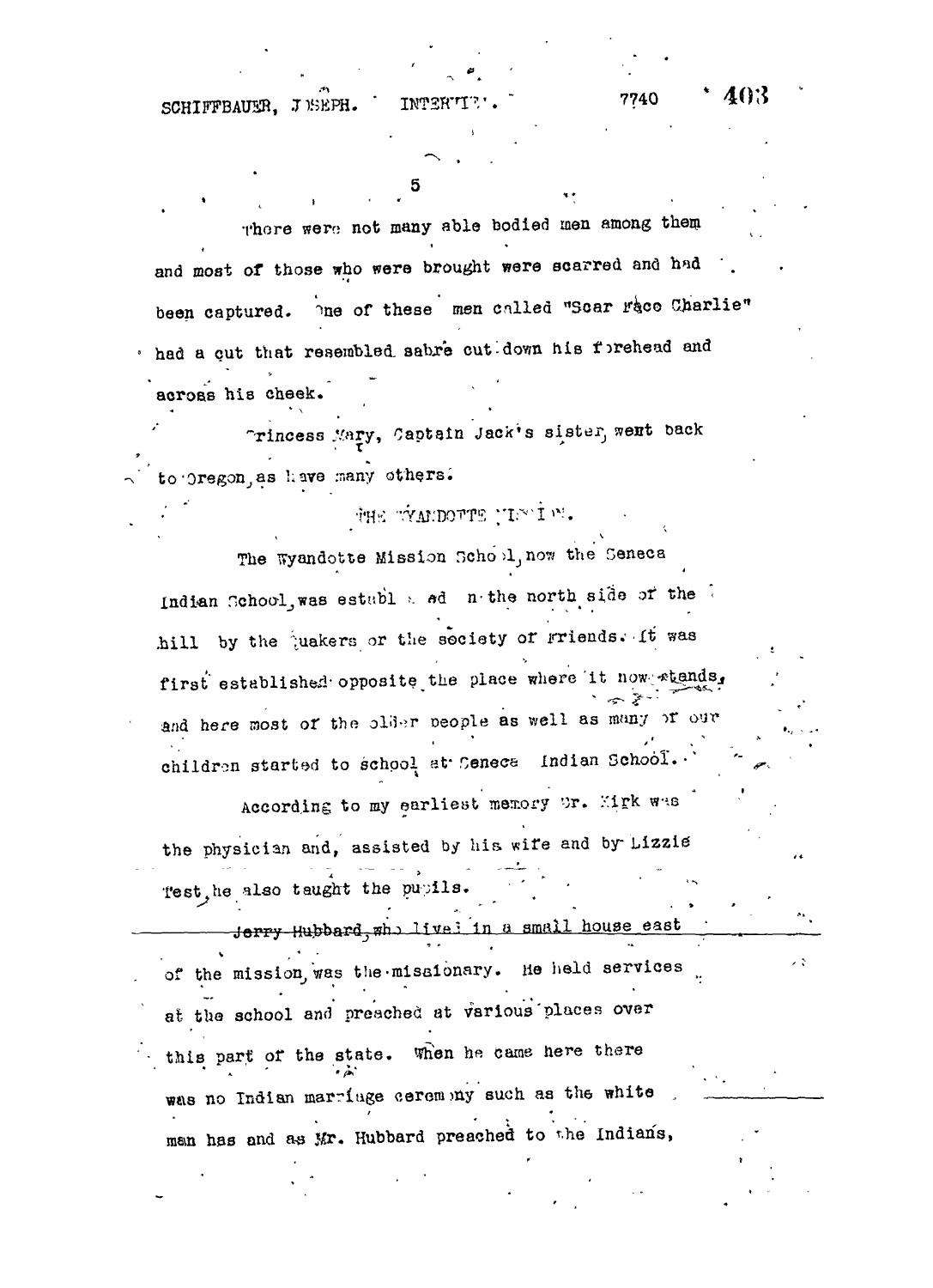## **rossPH.** 7740

Р

he began to tell them that they should be married in  $\cdot$ the white man's way and many of the Indians even those with grown children began coming to him' to be married. Once I remember, a couple started to his house to be, married but the creek was "up" and they could not cross Mr. Hubbard heard some one calling and went to the creek and the couple who wished to be married called across the creek and took him what they wanted  $w_t$ -he called back, "Have thee a dollar!" and on being assured that the prospective bridegroom had, Mr. .Hubbard told the ' man to throw his dollar across and he would marry them from his side. The marriage service was read, the responses made, the dollar was thrown across the creek  $*$ and the newly married, couple went on their vay.

There were three frame wooden puildings at first at the Seneca Indian School, the boys dormitory, the girls'dormitory and the school building which wasreally an ell-built on to the boyddormitory. $\cdot$ 

The boys' building contained two stories; the upper one was used for sleeping quarters, the lower floor contained play-room and school rooms. The upper story of the girls' building was for them and for the employees and on the lower fl.or was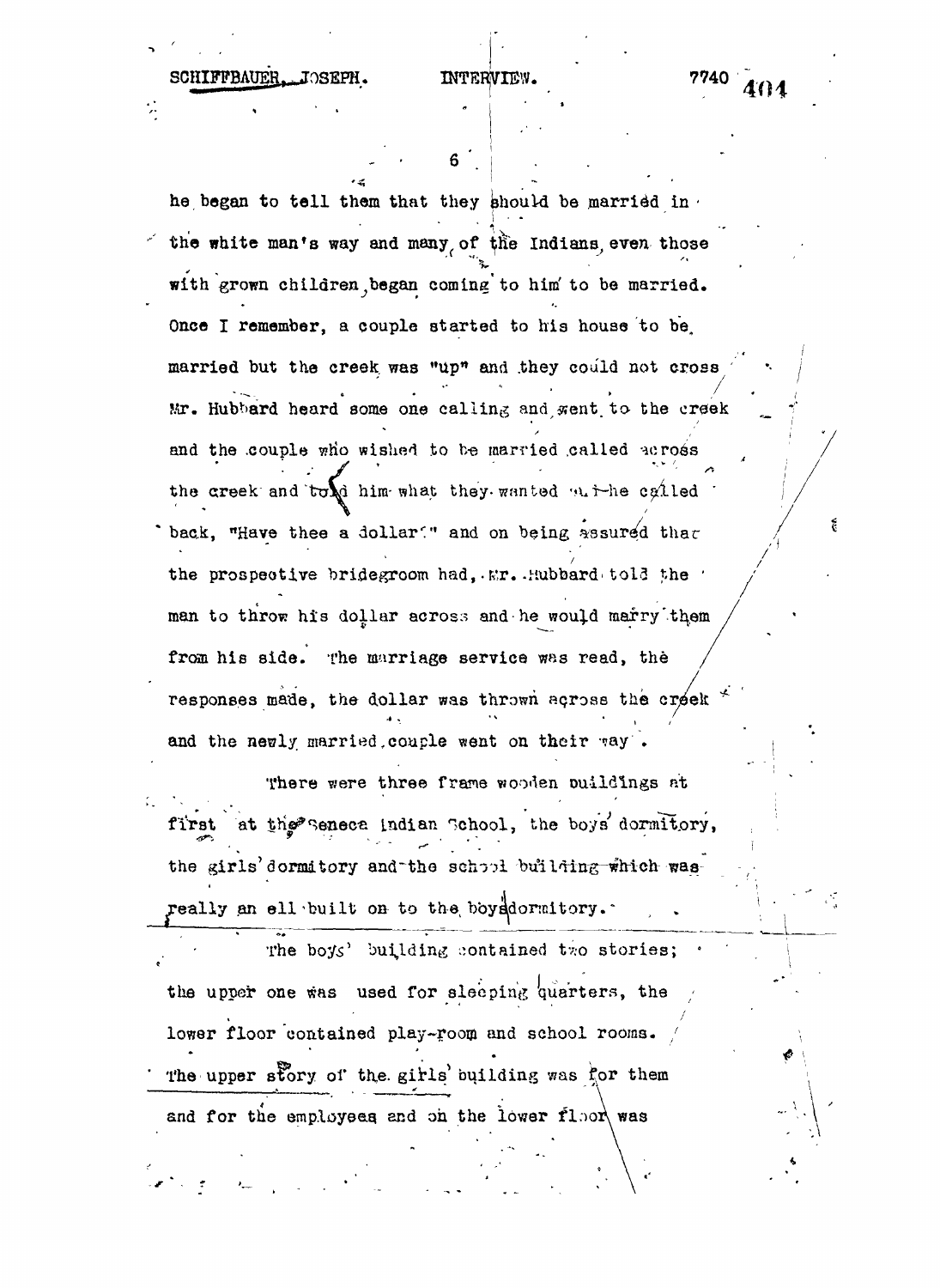the kitchen and dining room. The next building to be built was the laundry, which was a pne-story building, about forty feet square.

Later the buildings were wrecked after the government took charge and the buildings were built up graph the hill where they now stand. The building was moved from the old Seneca Agency, it was a two story iframe building. This is still stunding and is now used for the employers as a home. The girls' dormitory w s built from the wreckage of the old buildings and north of the girls building they built a dormitory for the little boys. The boys' building was two story building. The school but din we at "irst a bre story building which was raise two years ago "to a two story building and the laundry was replaced  $\mathcal{L}^{(1)}$ some few jeacheto with a modern brick building and during the past summer two beautiful brick dormitory buildings have replaced the old wooden buildings.

A ferry, south of Wandotte at the mouth of Sycamore Treek connected the Vinita and Teneca road which passed along the ridge just south of the present town. Hound Prairie was south of Wyandotte and

TIRLY POATS.